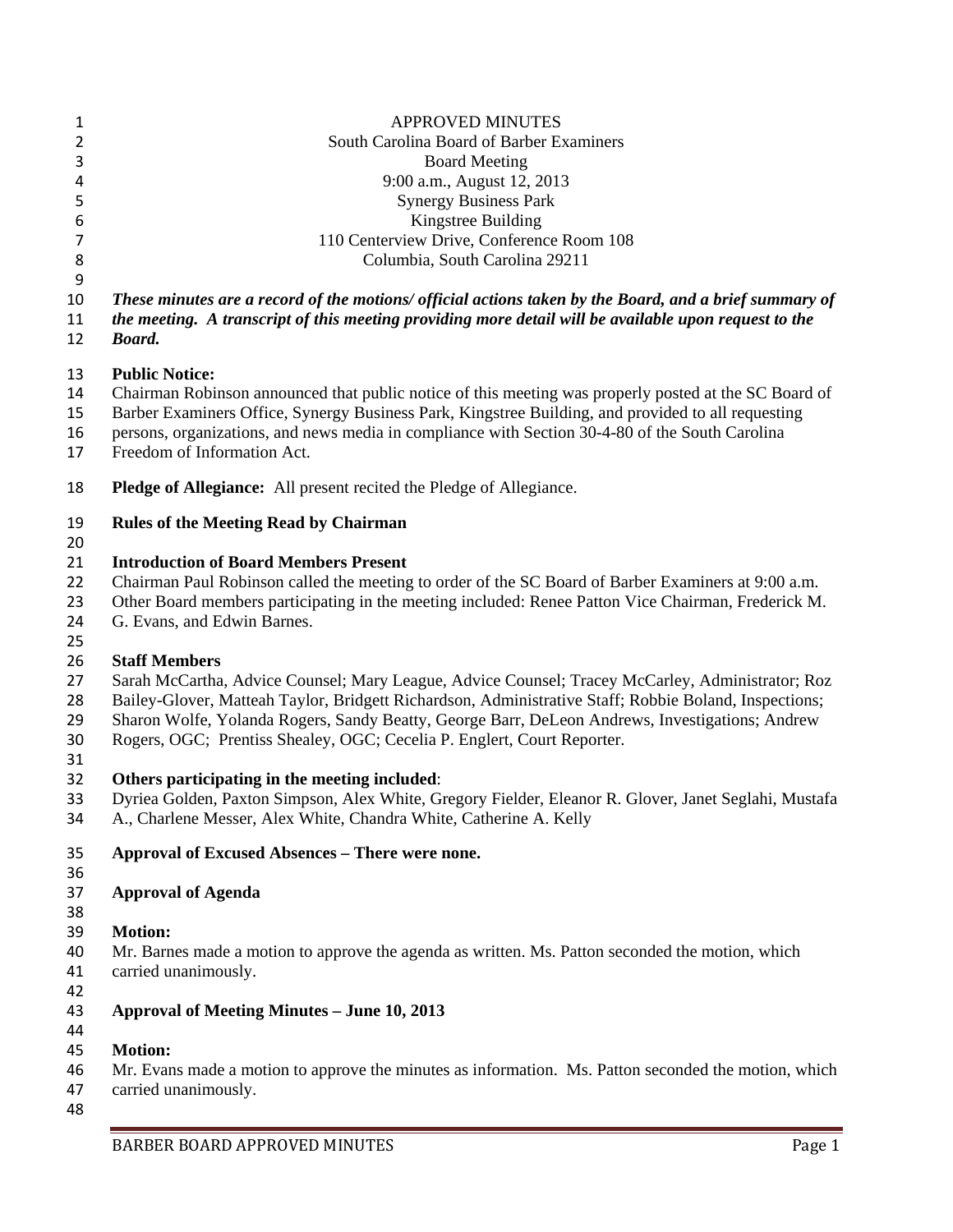#### **Chairman's Remarks – Paul E Robinson**

 Mr. Robinson stated he attended the SC Palmetto Barber Association Convention on July 22-23, 2013 in Charleston, SC. They held their first convention graduation ceremony for the state schools. Attended an all industry council meeting in Columbia where they discussed industry related deregulation issues and

- the braider's bill coming before the Senate.
- 

 Mr. Robinson also attended the PCS Preparation Training on June 29, 2013 for school owners. It was very informative. Few barber school owners and even fewer OJT instructors were present. There were questions on the upcoming live shave segment of the test. There were questions about the safety of the models dealing with cuts and injuries, etc. Mr. Robinson suggests that there be a school nurse on site, or EMS on standby for that segment of the test. What would constitute a failed shaving test? There are existing standards, however, the Board must decide what standards the test will follow, and whether a full shave will be required. In addition, will the Board accept a complete exam for those models who have a mustache, or side burns, etc.? Mr. Robinson was surprised to learn that during the live shave the only stroke evaluated was stroke14. The Board will let PCS know what they will accept if applicants perform the strokes required.

 It was suggested that OJT Instructors be identified and included in all communications to attend PCS training sessions. Many of the OJT students have done poorly on the theory portion of the examination as well as the practical. Some of the public schools were concerned about students having to bring a model for the live shave when they were still in high school. Mr. Robinson suggested that the schools can possibly identify individuals from places like the Oliver Gospel Mission or any other local mission who

- could volunteer as models for the students.
- 

 The Board hopes to complete the Inspection Guidelines for the inspections department to include the 74 appropriate fines. The Board hopes to have the guidelines completed for Mr. Boland by the next board 75 meeting.

77 Mr. Robinson also stated that there were threats directed at the Board and to him due to actions taken at 78 the last board hearing. The individual was not charged. Mr. Robinson spoke to detective Gooding from Lexington County about the case and discovered the case was dropped. This is not acceptable. 80 Apparently someone at LLR did not think the threat was serious enough. The Board and Mr. Robinson 81 strongly disagree. This is a serious matter and the individual should be held accountable. Mr. Robinson 82 will ask LLR to pursue legal action against the individual pursuant to section 40-1-110 and 40-1-120 and 83 possibly seek to permanently revoke the individual's license to practice barbering in South Carolina. The 84 case number with the Lexington County Sheriff's department is 13-010-593. Mr. Evans will wait for a copy of the incident report in order to seek a warrant for the individual's arrest. The Board may be able to go into executive session later today to seek legal counsel.

- **Administrator's Remarks, For Information – Tracey McCarley**
- 89 Turned the meeting over to Sara McCartha.
- 

**Office of Administrations – Holly Beeson / Sara McCartha– Regulations/fee schedule** 

- Ms. McCartha appeared before the Board instead of Ms. Beeson to discuss the regulations and board's fee
- schedule. In the Boards Practice Act Section 40-7-50(B) explains that the Board shall establish in
- regulation fees for everything the Board does, like renewals etc. At this time the fees are not included in
- the regulations so that violates the Barber Board's Practice Act. The Board tried to publish a fee schedule
- in the past but it did not pass in 2012. The Board is required to put the fee schedule into regulation to be
- published in the State Register. This is an opportunity for the Board to draft any changes to the
- regulations if the Board desires. Speak with your current Advice Counsel, Mary League, so that the
- Board can take a formal vote on the matter by October, 2013 so the information can be published by the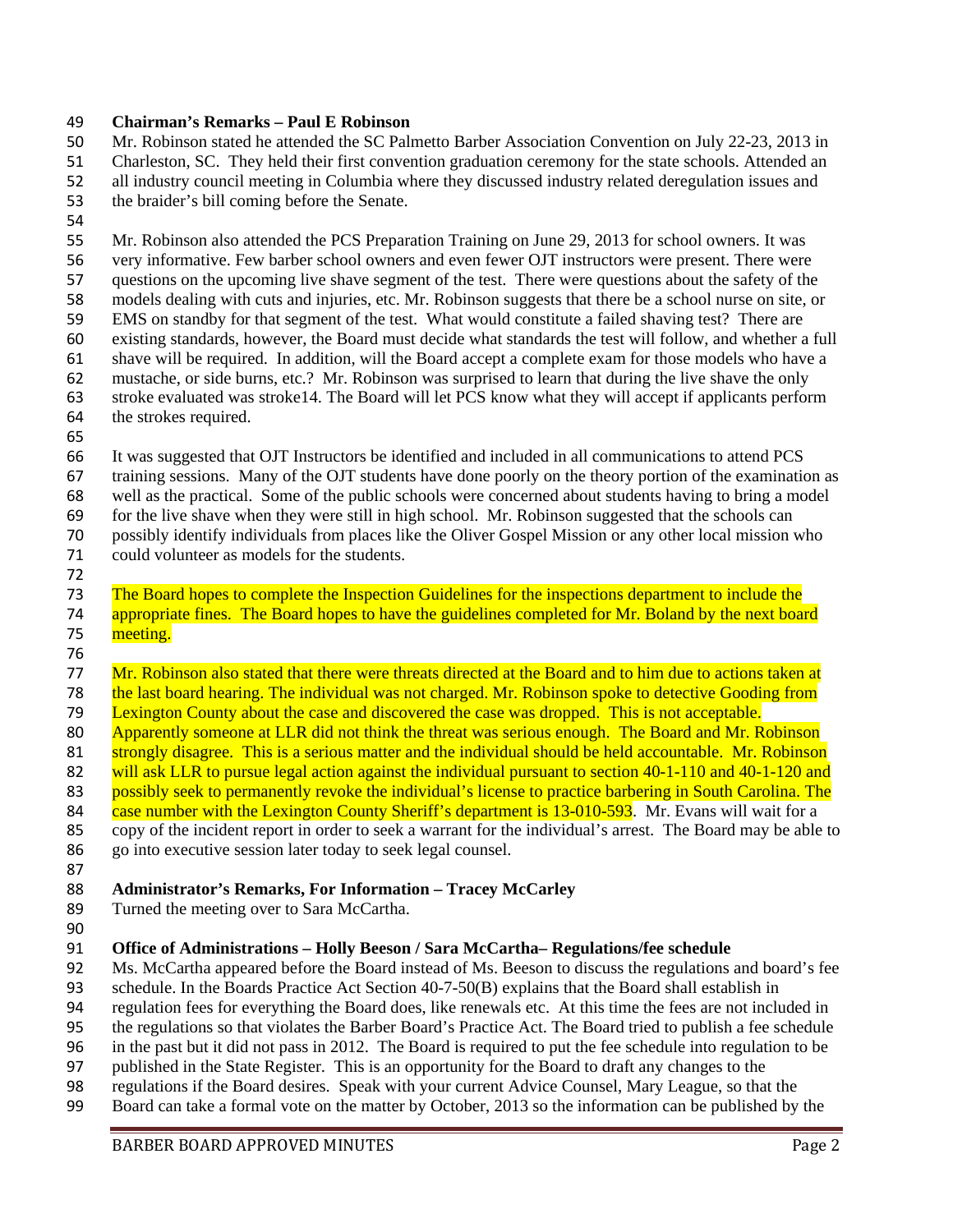- end of the year. Have everything set up so the Board is ready when the General Assembly reconvenes in
- January, 2014. Raising the fees is never a popular option with the General Assembly; however, Ms.
- Beeson wants the Boards to be self sustaining so some boards may need to raise fees.
- 
- Mr. Barnes asked if anything can be changed in the Engine Bill. Ms. McCartha stated no. Ms. League
- stated the Engine Bill allows the Boards to set their own fees and fines.
- 

### **OIE Report – Office of Investigations and Enforcement – Sharon Wolfe**

- Ms. Wolfe appeared before the Board to review the OIE Report. She also introduced Ms. Sandy Lynn
- Beaty from the Investigations Department. Ms. Wolfe reported that there was (1) active investigation, (1)
- closed case and (2) cases listed as "do not open". From January 1, 2013 August 9, 2013 there were a
- total of (12) cases closed and (2) cases listed as "do not open". Ms. Wolfe was asked by the Board to
- label her report as an OIE Report so the Board could follow the correct information.
- 

### **OGC Report – Office of General Counsel – Prentiss Shealey**

- Ms. Shealey appeared before the Board to review the OGC Report. There were (48) open cases, (25)
- pending CA/MOA's, (2) pending hearings, (3) consent agreements, (6) MOA's, (15) formal complaints
- and (3) pending action. Ms. Shealey provided the Board with a copy of the OGC Report.
- 

## **Motion:**

- Ms. Patton made a motion to accept the report as information. Mr. Evans seconded the motion, which carried unanimously.
- 

### **IRC Report – Sharon Wolfe**

 Ms. Wolfe presented the IRC Report for July 10, 2013. Case 2012-38 was dismissed. For formal complaint case #2012-4 and case #2013-16 indicate statute violations.

### **Motion:**

 Mr. Evans made a motion to accept the report as information. Ms. Patton seconded the motion, which carried unanimously.

### **Inspection Report – Robbie Boland**

 Mr. Boland reviewed the Inspections Report with the Board. Mr. Boland let the Board know that he will be working with the Administrator to obtain information on barber instructors teaching on-the-job (OJT)

- students. The Board will soon be able to tell how many OJT students are at each shop. The inspectors
- will then be able to find out where the problems are. Mr. Boland let the Board know that the Barber
- inspectors will also inspect cosmetology salons too; however, the cost of inspections are broken down in
- the finance department by board for the percentage of time each inspector spends at each site location.
- Inspectors are assigned to locations and costs are broken down accordingly. Mr. Barnes asked Mr. Boland
- to rename the section "closed shops" to "closed shop at time of visit". This will clarify that shops are not
- closing, but that the shop was closed at the time of inspection.
- 

### **General Counsel/Inspection Office – Prentiss Shealey & Robbie Boland (IRC member)**

- The Board needs to identify another person for the IRC and provide that name to the Administrator. The IRC should have a primary person and a backup person.
- 

### **Budget – May and June 2013**

- The Board reviewed the Budget Report. Mr. Evans pointed out that the Board is still running a deficit
- which is growing. The Board has never been clear on where the deficit is actually coming from, and
- suggested that at a later date, the budget should be explained to the Board and who authorized those
- expenditures. Mr. Robinson explained that the funding formula is out of the Boards jurisdiction of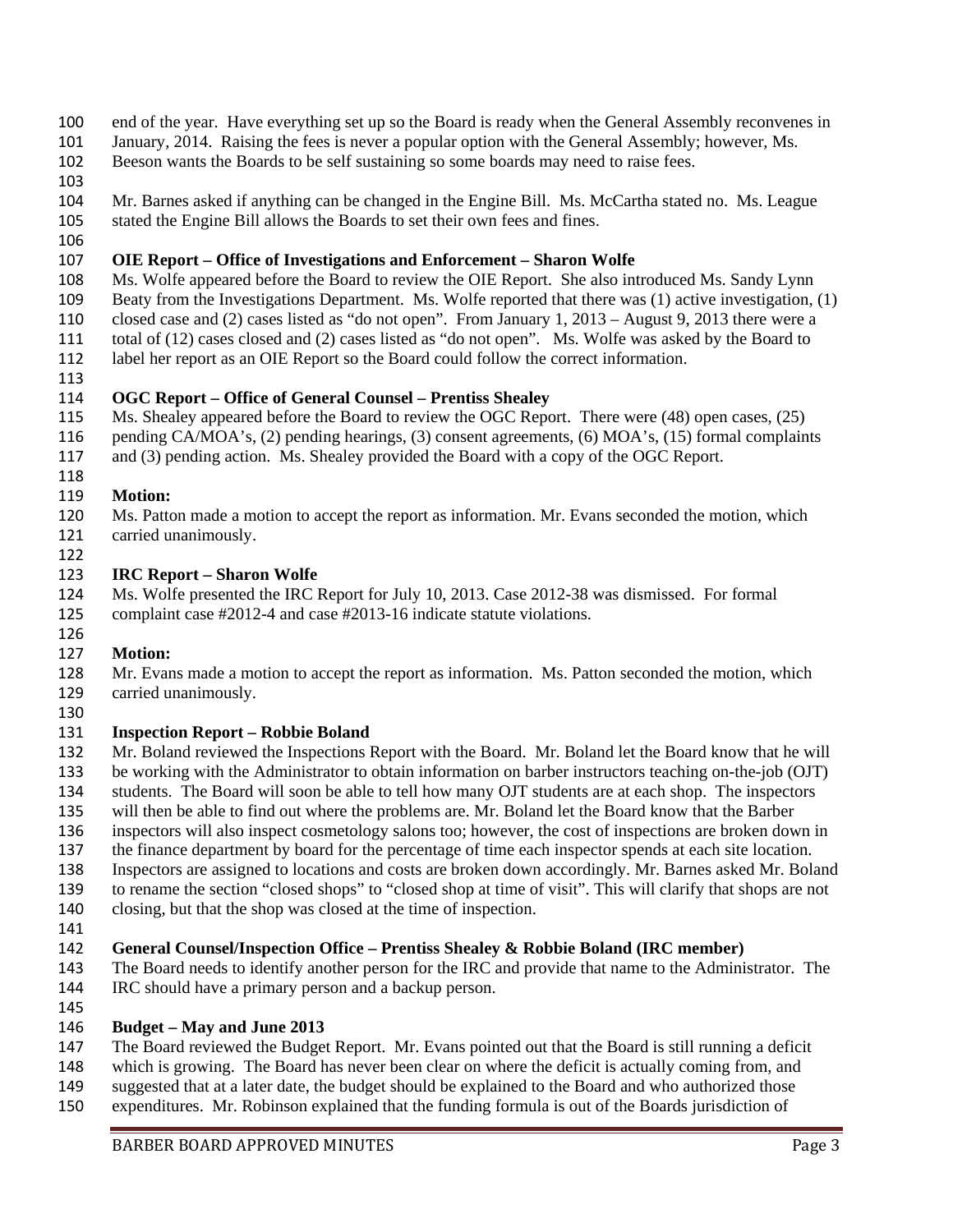control. Mr. Barnes stated he would still like to know the percentage breakdown for inspections and

152 investigations charged to the Board. The Board asked Ms. McCarley to schedule the finance department

153 to attend the next Board meeting for a finance discussion. Mr. Evans stated that it should be documented somewhere that in the past when the state agencies had to reduce their budgets, the Barber Board had a

positive balance, so monies were taken out of the budget by LLR.

### **Student enrollment form for Secondary Schools – Matteah Taylor**

 The student enrollment forms are required to keep track of the students in high school programs. LLR staff is seeking a vote from the Board to approve the form for the secondary schools. Secondary schools

will be responsible for turning in this information on all students. The report will be required yearly. Mr.

 Evans wanted to know the purpose of the demographics and what the captured data will be used for such as race, city of birth and state of birth. Ms. Taylor stated that the database included segments for this

information and the demographics would be used for identification in order for LLR staff is consistent

with data coming from the testing service PCS. Mr. Evans suggested the form demographics become an

optional demographic since there is no real purpose for the race, city of birth and state of birth. Mr.

Robinson stated that the affidavit of eligibility included with the exam application contains the same

information and that staff needs a way to positively identify the person on the application. This is a new

form being established. If additional changes are required for the form, the changes would need to come

back before the Board.

### **Motion:**

 Ms. Patton made a motion to accept the new student enrollment form with a contingency that any changes made to the form would be brought back to the Board for approval. The motion had no second and did not carry.

 Discussion ensued. Mr. Barnes wanted to know why the Board would vote on the form when it required changes. Mr. Robinson stated that LLR staff is asking for approval of the form to update their database.

The motion was not withdrawn. LLR staff needs to know who is enrolled in the high school barber

programs. The OJT students are accounted for and already send in the hours. Mr. Evans stated the form

should be changed to "secondary" student enrollment form to make it clear. The form will be for the

secondary schools and will not be online for access.

## **Motion:**

Ms. Patton made a motion to accept the new student enrollment form for high school programs, with the

change that the form reads secondary student enrollment form, and that the Board accept the form as

presented with the change. The motion was denied due to no second.

# **Change wording on PCS application from Vocational to Secondary – Matteah Taylor**

Ms. Taylor stated that the purpose for changing the wording on the PCS application from vocational to

secondary is for staff to know whether they attended a high school program, OJT or a Barber College. Mr.

Evans wanted to know why it made a difference. The information will help LLR staff to determine where

to mail the license, either to the school or the person's home. A discussion ensued. Ms. Patton stated that

as an OJT instructor, it would be good for the Board to know how many students are in high school

 programs now and that the data should be captured. 

# **Motion:**

- Mr. Evans made a motion to approve the barber training affidavit with the changes that it be changed
- from vocational to secondary. Mr. Barnes seconded the motion, which carried unanimously.
-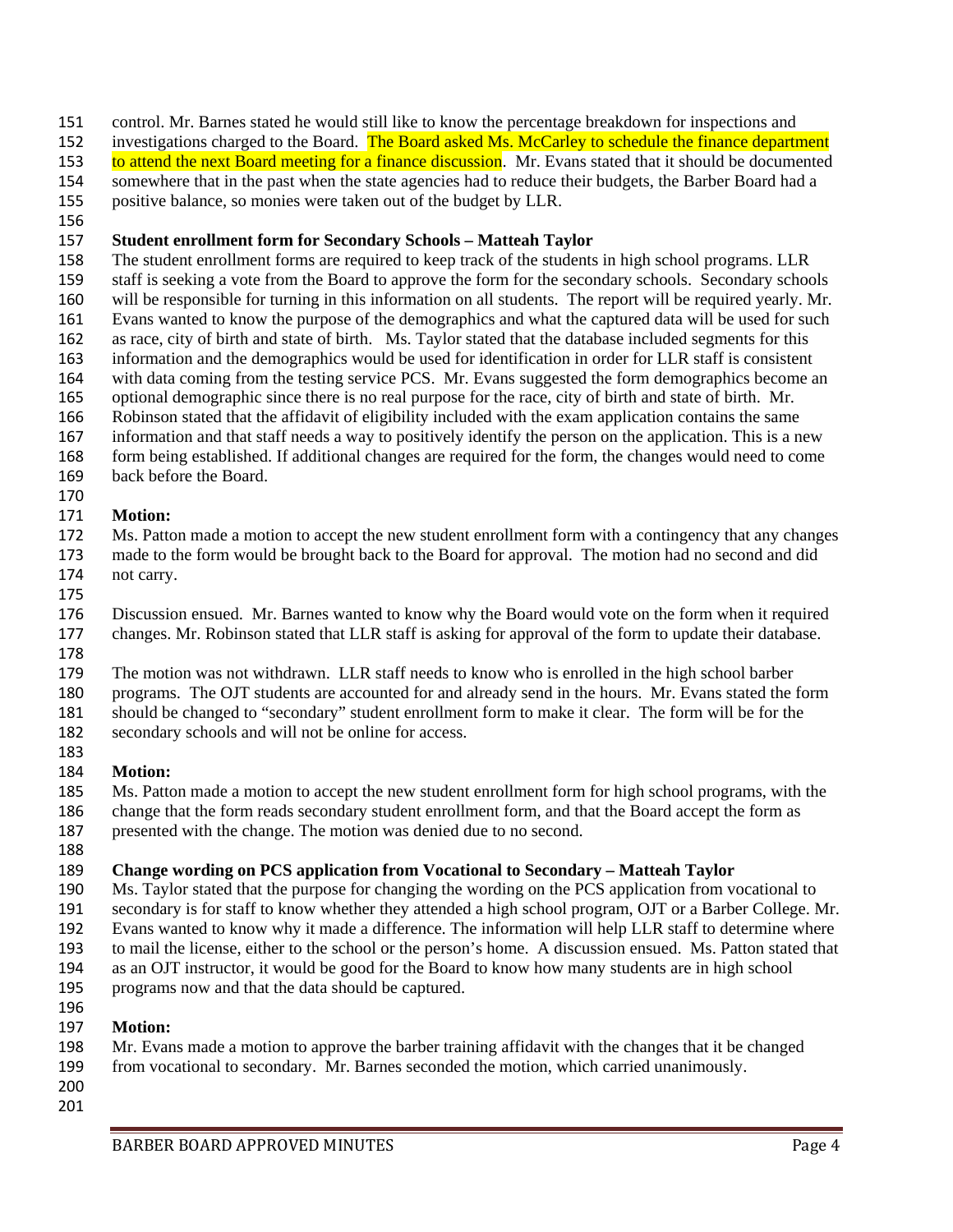#### **Old Business**

#### **Clarification for Department of Education – Eleanor Glover**

 Ms. Glover appeared before the Board with an update to the Board. They are working on their barber programs since the programs are relatively new for public schools. Their goal is to ensure that LLR is reflected in everything they do. Some of the instructors have informed her that their Administrators were not aware that they are accountable to LLR as well as to the Department of Education. Ms. Glover stated that she met with Ms. Taylor and Ms. McCarley to stay in contact and will attend Barber Board meetings in the future. Ms. Glover will also have a reference on their website to link to the Barber Board. Ms. Glover wanted to know if there could be a link placed on the Barber Board's website for public school information referring to K-12 programs only, not referencing the technical programs. The K-12 guidelines are different from the technical school guidelines. Ms. League stated that there may be an issue with doing that because private colleges do offer barber programs. Mr. Evans stated that other private schools and technical schools are not represented and that may reflect a bias. Ms. Glover stated that there's nothing on LLR's web page regarding the secondary public school programs. Maybe provide bullet points to the Boards website for information only. Nothing is mentioned on the Barber Boards website concerning secondary schools. This information only appears in the Board minutes. Ms. Glover is concerned that if something happens with technology or there are Board and staff changes, and the minutes disappeared, then the Department of Education has nothing. There would be no information to show that the Board and the Department of Education are in compliance with one another. Mr. Robinson 222 suggested Ms. Glover provide the Administrator with the information she wants to see on the website in 223 bullet point format. At this time Ms. Glover only has the standards for 17 courses and 5 programs. The guidebook is a work in progress and will ensure the Board receives a copy when it's ready. Ms. Glover provided the Board with a copy of the draft curriculum for the K-12 programs. The Board accepted the document as information only.

### **New Business**

### 

### **Review for Approval of Third Student Permit - Dyriea Golden**

 Ms. Golden appeared before the Board for a third permit. She stated that she had to stop her school training to attend to family matters. Stated she did not know she had a second permit issued and has completed approximately 837 hours. Ms. Golden stated that the instructor, Mr. Fred Davis of Salon 496 did not know how the permits worked and when she returned the second permit was still current. She 235 needs the third permit to finish her studies at the Barber Academy. The Board questioned the 837 hours 236 and asked the Administrator to ensure the school and the instructor are in good standing before the permit

- 237 is issued.
- 

### **Motion:**

- Mr. Evans made a motion to approve the third permit. Ms. Patton seconded the motion, which carried unanimously.
- 
- Mr. Robinson let Ms. Golden know that this is the last chance she has to complete all of her hours.
- 

### **Review for Approval of Third Student Permit - Jacqueline Robinson**

- Ms. Robinson was notified by letter on July 23, 2013 to appear before the Board. She was not present.
- 247 The Board made no determination.
- 
-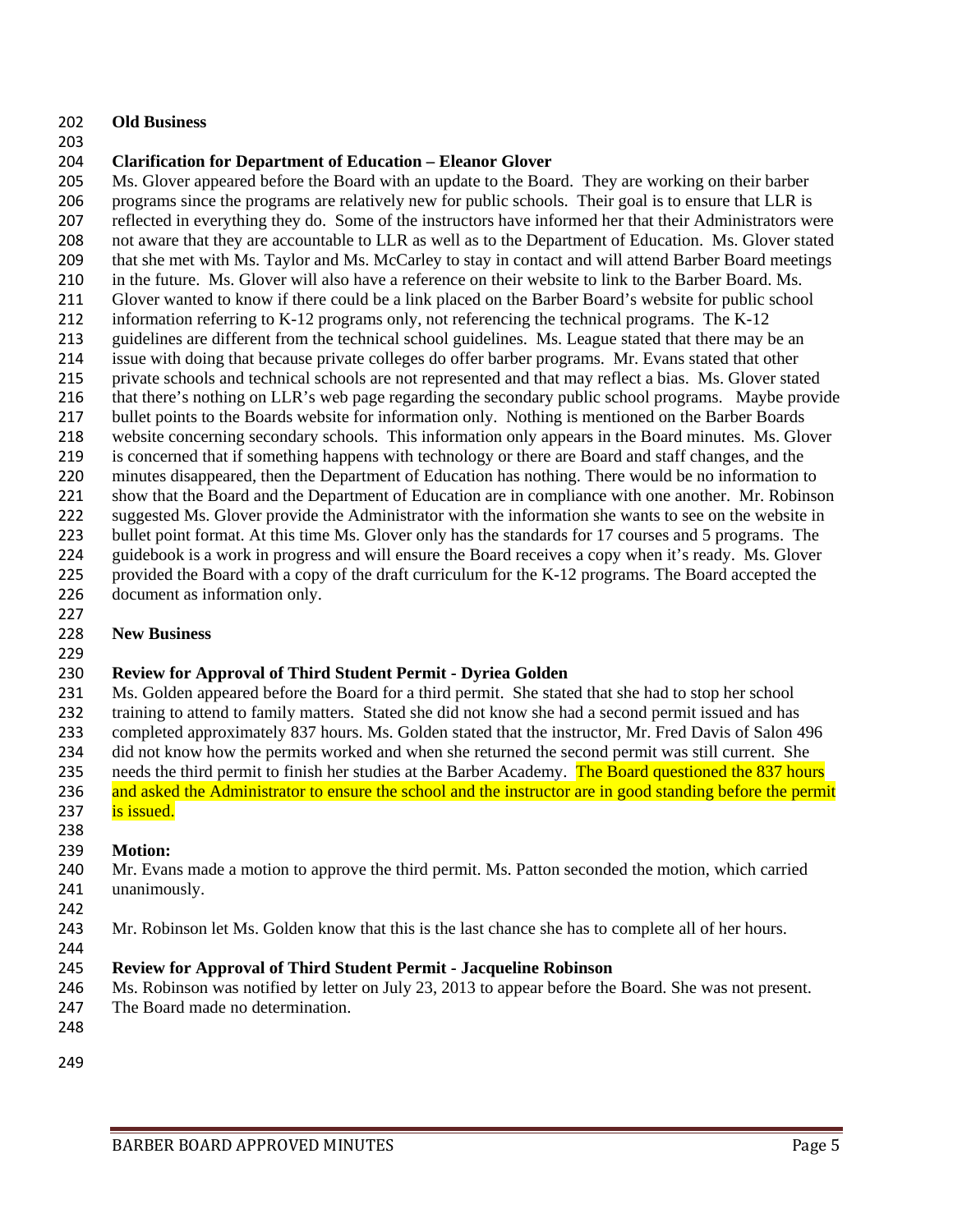#### **Review for Approval of Background Check - Paxton Simpson**

- Mr. Simpson appeared before the Board for approval of his examination application for reinstatement
- with a background report. Mr. Simpson stated he was denied reinstatement previously due to his
- background. Mr. Simpson stated that he was not on probation or parole. He has been unable to find work,
- but Mr. Roland King in Columbia is willing to hire him if he received his license. Mr. Simpson stated that
- he held a barber license for five years before his problems started. Mr. Simpson stated that he attended
- some classes and paid for them on his own. However, without a job, he could not continue to pay for
- classes. Mr. Simpson stated he could not make payments, so the charges were reinstated.

#### **Motion:**

- Ms. Patton made a motion to reinstate the barber license with a one year probationary period. Ms.
- Simpson will supply a SLED report to the Board at the end of the year, at his own expense. Mr. Barnes and Mr. Evans seconded the motion, which carried unanimously.
- 

### **Review for Approval of Background Check - Alex White**

- Mr. White appeared before the Board seeking approval for a Master Hair Care Apprentice license by
- examination with a background report. Both Mr. White and his wife, Chandra White, were sworn in. Mr.
- White stated that he took the practical exam a year ago but did not receive his license. He received a letter
- from the Board and supplied the SLED report as requested. Mr. White is currently on federal probation
- which will be completed on December 25, 2013. Ms. White stated that barbering is her husband's passion
- and helps to keep him out of trouble and support his family.

#### **Motion:**

- Mr. Evans made a motion to approve the Master Hair Care Apprentice license with a three year
- probationary period. At the end of each year Mr. White is to provide the Board with a SLED report at his own expense. Mr. Barnes seconded the motion, which carried unanimously.
- 

### **Review for Approval of Background Check - Charles Neal**

- On August 1, 2013, Mr. Charles Neal was sent a letter to appear before the Board to answer questions about his background report for the reinstatement of his license. Mr. Neal was not present. The Board made no determination.
- 

#### **Review for Approval of Barber School Opening - Chosen One Barber Academy – Charlene Messer and Abdullah Mustafa**

- Ms. Messer and Mr. Mustafa appeared before the Board to answer questions for the approval of a new
- barber school opening. Mr. Mustafa stated that the school has 1500 square feet for class room space and
- described the school information. A new floor plan will be submitted to the Board. Mr. Mustafa stated
- that the building will be ready on August 25, 2013. There are six students on the waiting list and they would like to open the school on September 3, 2013. At this time, Mr. Mustafa is the only instructor. Ms.
- Messer is not a barber and there are no evening hours established yet. Mr. Mustafa stated that the
- curriculum submitted is for a nine month day-time program. Mr. Robinson let him know that if there is a
- backup instructor, the name and license number for the back-up instructor must be provided to the Board.
- Mr. Robinson informed Mr. Mustafa that he must have ten students and have the repair work completed.
- Mr. Barnes will come over to inspect the Friday before Labor Day at about 6:00 p.m. Mr. Evans will visit
- the school on Sunday.

#### **Motion:**

- Mr. Evans made a motion to provide a provisional approval upon the resubmission of an updated school
- diagram and final inspection by a Board member and inspector from LLR. Ms. Patton seconded the
- motion, which carried unanimously.
-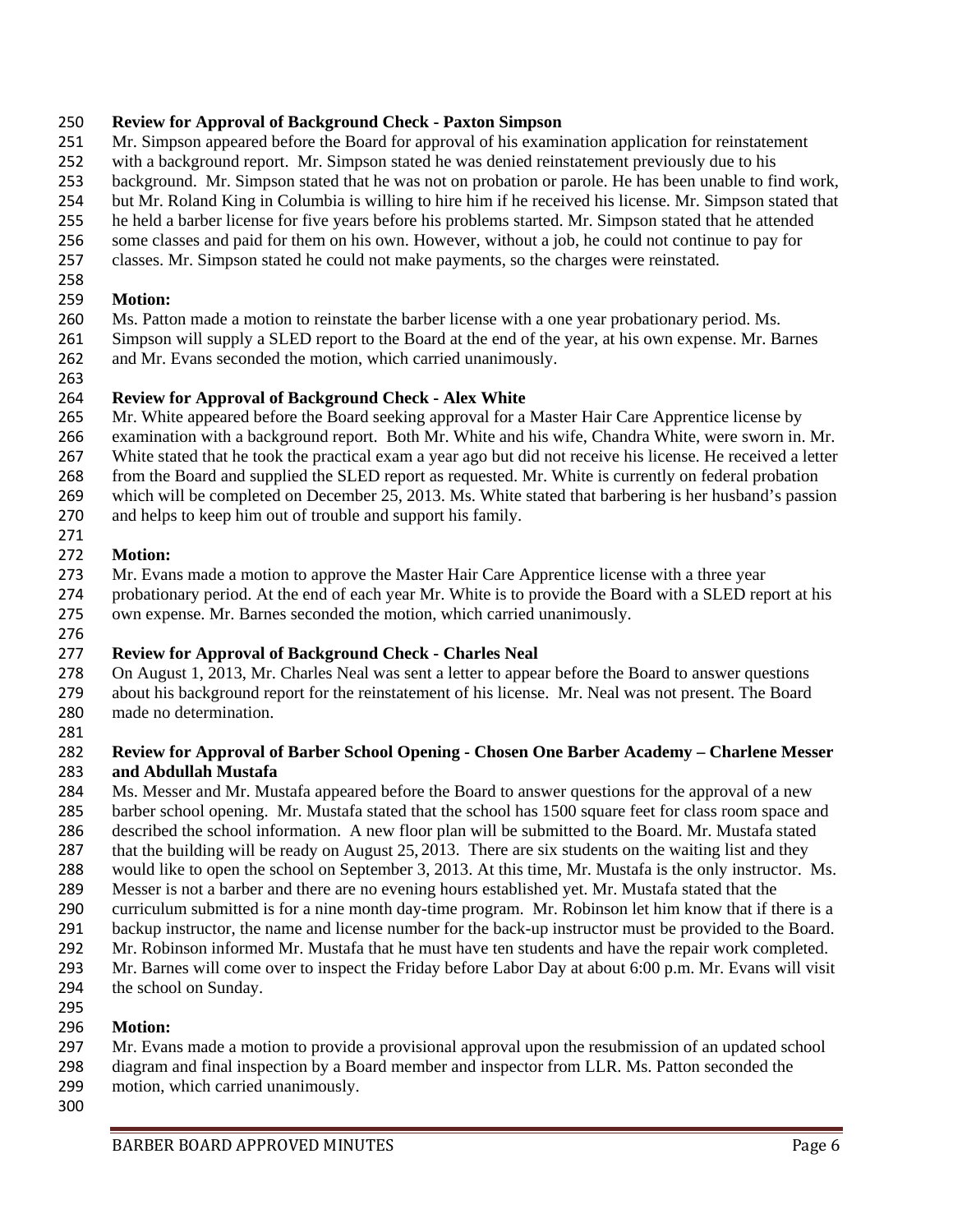#### **Mr. Robinson dismissed the session for a 30 minute lunch break.**

#### **Compliance Hearing– Gregory Fielder**

 Mr. Fielder appeared before the Board to answer questions regarding a formal complaint filed with the State Barber Board, OIE case #2011-11. Ms. Prentiss Shealey with OGC presented the case for the State. Ms. Shealey called Mr. Stephen Y. Brown to testify. A copy of the formal complaint was submitted as State Exhibit #1. Mr. Fielder chose to represent himself. Mr. Brown stated that at the shop where he gets his hair cut, he decided to learn barbering for extra income. He met with Mr. Fielder and discussed the school, the costs of training and Mr. Fielder provided him with a catalog before he got started. The Barber College brochure was submitted as State Exhibit #2. Mr. Brown's understanding was that he would be in a school with a payment of \$1,700. He paid \$1200 to start and \$500 for the barber kit. He started at the end of June, 2009 and training with Mr. Fielder for about a year. Mr. Brown stated that in January, 2010 his sister passed away while he was in school. There were two other students in attendance. He did not continue training with Mr. Fielder and neither did the other two students. Mr. Brown was not told that his training was On-the-Job training. He started at 10:00 a.m. with one hour for book work, a break for lunch and he was supposed to cut hair until 5:00 p.m. from Monday through Friday. Tests were given every Friday. Mr. Fielder went over the hours on the last week of every month in the beginning and signed their forms. Mr. Brown did not receive a copy of his hours. By June 2011, Mr. Brown was told by Mr. Fielder that he had to renew the permit with the Board.

 Mr. Anderson Shells was listed on the hour report as the instructor with Mr. Fielder. Mr. Brown stated that he did not know or meet Mr. Shells until today and never trained with him. Mr. Brown believed he was in a school, but became suspicious when they stopped recording the hours, so he called the Board. The Board told him that no hours had been reported for him. When he approached Mr. Fielder with this, he shrugged it off, so he stopped attending. Mr. Brown came to LLR and obtained the correct form and gave it to Mr. Fielder who refused to complete the form for the hours. Mr. Brown stated that he is not able to get the hours, not able to test, but he paid Mr. Fielder between \$3,500 and \$4,000 out of his pocket for the training. Mr. Brown also stated that he did not know that Mr. Fielder applied to the Vocational Rehabilitation Department on his behalf for tuition assistance. Mr. Brown stated he arrived at school each day at around 10:00 a.m. because he also attended to physical therapy sessions and dialysis. Stated he attended school from Monday through Friday for 6-7 hours per day and did not receive credit for those hours.

 Mr. Fielder made his opening statement and questioned Mr. Brown. Mr. Fielder stated he submitted a FOIA request to LLR and they refused to give him information. Mr. Brown answered the questions and stated that he feels that his rights were violated. In earnest he attended school with Mr. Fielder where he got his hair cut. Mr. Brown stated that he was also a pastor. When he approached Mr. Fielder regarding barbering, he was disabled at the time. He was getting his hair cut and saw a flyer in the barber shop. Mr. Fielder encouraged him to go to the barber school. The flyer advertised a barber college which he gave to the investigator. He felt that the words "instructor" on the flyer meant he would be attending a school. And when he started, Mr. Fielder told him it was a barber school. Mr. Brown stated that Mr. Fielder had the students to go to the nursing home every Tuesday to cut hair. Mr. Brown interpreted this as an opportunity for Mr. Fielder to only make money off of the students since Mr. Fielder was not present when they were cutting hair to critique the work. Mr. Brown stated that Mr. Fielder told him that Vocational Rehabilitation was going to assist him in going to school, but the Vocational Rehabilitation Department discovered that Mr. Fielder was not a school. Mr. Brown stated that Mr. Fielder gave them mostly practical classes and theory for one hour per day. The theory started at 9:00 a.m., but Mr. Brown changed his time to 10:00 a.m. to accommodate his classmate, Van, who worked a third shift job.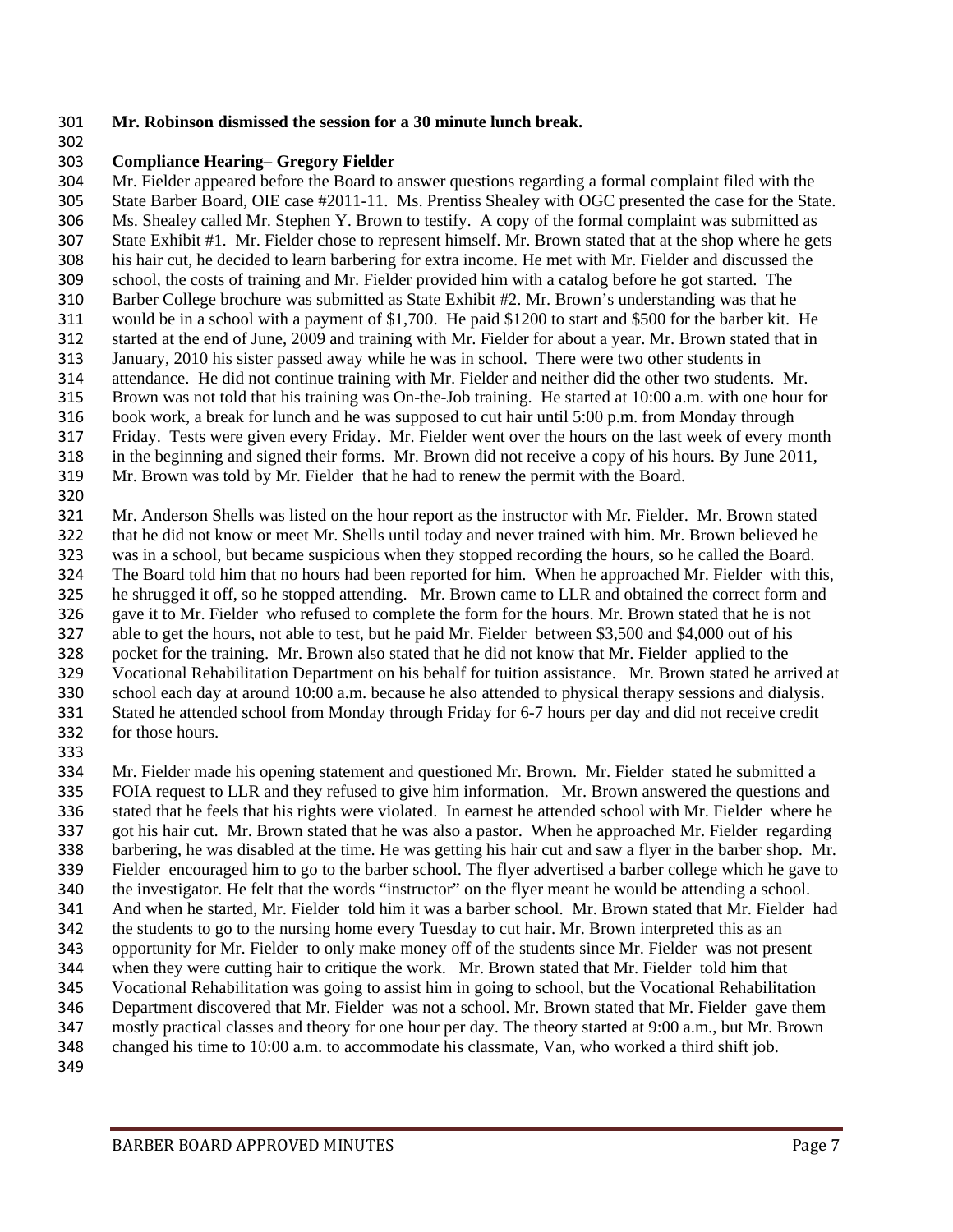- Mr. Brown stated the shop was called an institute and was a school, not barber shop. He read the barber
- book with the exception of three chapters on doing curls. Mr. Brown stated Mr. Fielder was not a good teacher either.
- 
- Mr. Fielder began defending how he treated his students and that he often provided them with meals
- during lunch. Ms. Shealy provided Mr. Fielder with a copy of States Exhibit #1 with a certified mail
- receipt signed by Mr. Fielder to show him that he received proper notification of the formal complaint
- from LLR and why he was required to appear before the Board today. The State was not questioning how
- he treated his students.
- 

 Mr. Brown stated that it has been over two years since his last class with Mr. Fielder . Ms. Shealy stated that the initial complaint from 2011 was about the training hour documents where Mr. Fielder asked Mr. Shells to sign attendance forms for submittal to the State. There is also a question as to whether or not Mr. Fielder paid the State fine.

 Ms. Shealy stated that Mr. Shells was present to testify on his own behalf and also let the Board know that Mr. DeLeon Andrews, former investigator for the Barber Board, was also present to testify for the State. Mr. Fielder still appeared confused about why he had to appear before the Board today. Ms. League clarified for Mr. Fielder that today's case had to do with a compliance issue and his failure to pay the outstanding fine. The time to appeal the 2005-2006 case had expired. Mr. Robinson also clarified to Mr. Fielder that the compliance issue had to do with his failure to pay the fine on a disciplinary action relevant to what he signed and that both issues can be dealt with at today's hearing. By non-payment of a fine, the State moved on with the case that is currently being presented. Mr. Fielder objected and stated that it has not been proven that he did not pay the fine. Mr. Barnes reminded Mr. Fielder that Mr. Brown never received a copy of his paper work covering his hours.

 Ms. Shealy called Mr. Anderson J. Shells to be sworn in and testify in today's case. Mr. Shells stated he has been a barber for 50-60 years and that he met Mr. Fielder indirectly through his daughter who Mr. Fielder was dating at the time. Mr. Fielder asked Mr. Shells to sponsor a student because he knew that he could only take on two students at a time. Mr. Fielder wanted to use one of Mr. Shells' students to help him out. Mr. Fielder asked Mr. Shells if he did the teaching then Mr. Shells would sign the attendance hour sheets even though Mr. Shells never saw the student. Mr. Shells stated that he did not know that he was doing anything wrong. Mr. Shells only signed off on the hours, he never met the student. In July 2010 Mr. Shells spoke with his daughter for Mr. Fielder to take off the student because he wanted to take on a new student. Mr. Shells stated that he did not know that Mr. Fielder did not remove his name from the attendance sheets he had been sending into LLR. Mr. Shells stated that his daughter asked him to sign the student hour sheet as a favor to Mr. Fielder . He's in Newberry and Mr. Fielder was in Lawrence at the time. Mr. Shells was released from testimony. 

- Ms. Bridgett Richardson, LLR Compliance Staff, was called to testify. Ms. Richardson stated that she monitors Board consent agreements and board orders. A consent agreement from the respondent, Mr. Fielder was submitted into evidence as States Exhibit #3. The agreement from April 10, 2006 required Mr. Fielder to pay \$750 within 90 days. All payments of fines are annotated in LLR's computer system. As of today, no payment has been made under Mr. Fielder file. LLR staff checked back to 2003. Ms. Richardson sent Mr. Fielder a letter for non-payment on June 13, 2012. A copy of the letter was submitted into evidence as State's Exhibit #4. Mr. Fielder questioned Ms. Richardson. The questions
- were not relevant and Mr. Fielder was asked to limit his questions to the relevancy of today's case. Ms. Richardson stated that to-date no payment has been made by Mr. Fielder.
- 

 Mr. Robinson cautioned Mr. Fielder again to ask relevant questions as it related to this case. He reminded Mr. Fielder that the fine was supposed to be paid within 90 days or the license would go into suspension.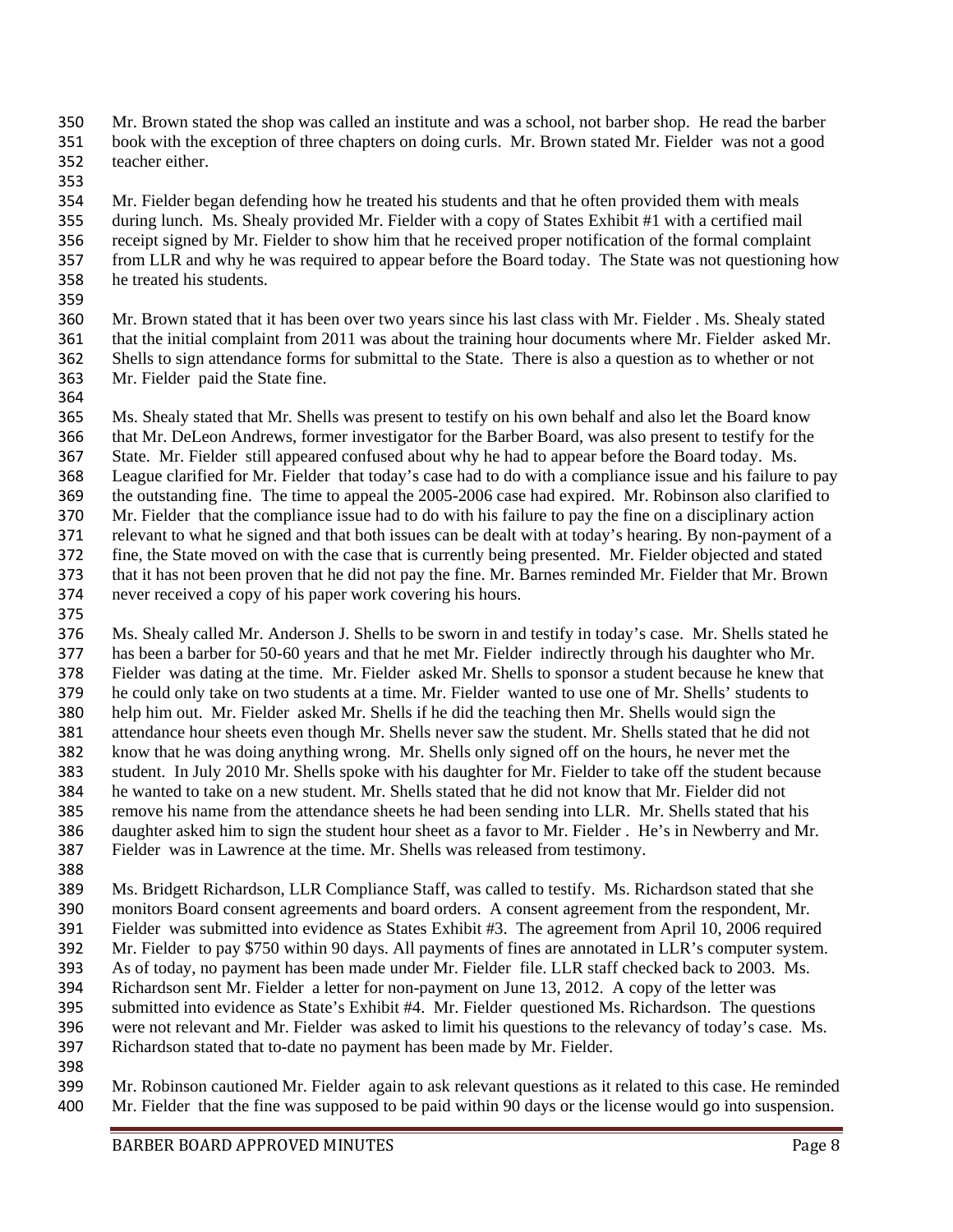The license was not suspended at the time, but it should have been. Mr. Fielder stated that in January 2012 Ms. Richardson's name was Bridgett Jenkins. Ms. Richardson agreed. Mr. Fielder stated that he mailed the signed letter back to Ms. Bridgett Jenkins. Ms. Richardson reviewed a copy of the unsigned letter and stated that she did not receive a signed letter from Mr. Fielder . Mr. Fielder stated that he submitted his payment to Mr. Randy Bryant.

 Mr. DeLeon Andrews from OIE was called to testify. Mr. Andrews stated that he set up a visit and met with Mr. Fielder . They went over documents given and the original complaint. The original complaint was from Mr. Brown who was trying to obtain his hours from Mr. Fielder and was unsuccessful. At that time, Mr. Fielder was preparing to open up a barber school. Mr. Raymond Lee was scheduled to conduct the inspection for the new school, but did not meet with Mr. Fielder . Instead, Mr. Shells was interviewed and he stated that he was asked by Mr. Fielder to sign off on a student to help him out. Based on LLR's record of hours, there were three hourly sheets signed by Mr. Shells, one from June 2010, dated July 6, 2010, another one signed on September 10, 2010 for August 2010 and a third was signed on February 2, 2011 for January. The hourly sheets were for #1 Cuts Barber Shop at 203 Fleming Street for Mr. Fielder shop. The hourly sheets were entered as States Exhibit #5. The forms for hours were shown to Mr. Fielder who stated that he did not know Mr. Shells.

 A letter received from Mr. Shells, given to Mr. Andrews. On May 3, 2011 a letter was sent to Mr. Fielder letting him know that if Mr. Brown was no longer a student of his, and that if Mr. Shells was not the

instructor, the Barber Board must be properly notified. The letter was submitted as State's Exhibit #6.

 Mr. Fielder spoke with Mr. Andrews regarding the allegations for approximately an hour. Mr. Fielder stated that it was not his intent to commit fraud. However he did not admit to any details or that he knew

Mr. Shells. Mr. Fielder avoided direct questions and would not confirm or deny the allegations. The

\$750 fine is owed to the State and was not collected on the consent agreement. A segment of the board

transcript was ordered from the 2011 Barber Board meeting. The transcript explained the \$750 fine. A

- copy of the transcript was submitted as State's Exhibit #7. Mr. Andrews concluded that the original
- complaint was that Mr. Brown signed up for OJT training. Mr. Shells agreed to sign the hours and Mr.
- Fielder mislead Mr. Brown and Mr. Shells. Mr. Fielder began to question the education credentials of
- Mr. Andrews and was stopped by Mr. Robinson who again reminded Mr. Fielder that his line of questioning was not relevant to the case. Mr. Andrews explained that he does not inspect schools or

shops but has accompanied inspectors who do. His job is to determine what occurred with the student.

Regarding the letter from Ms. Lisa Hawsey regarding the OJT student training in a barber shop, Mr.

Brown's original complaint was that he was in a school and was not a student of Mr. Fielder but a

student of Mr. Shells. Mr. Andrew's job was to determine the facts. Mr. Brown's complaint was that he

thought he was in a school. Mr. Andrews contacted Mr. Fielder regarding the complaint. It was

determined that the complaint received warranted an investigation so he met with Mr. Fielder . No time

limit was placed on the complaint to be acted upon and no cost of investigation was charged. The State

covers the costs for the investigation. Mr. Andrews stated that the complaint went to the IRC at some

point who recommended filing a formal complaint. That is why we are here today. The complaint was

filed in 2011. On May 3, 2011 a letter was sent to Mr. Fielder from the Board.

# **The Board took a 10 minute recess. The public hearing was called back to order.**

Mr. Fielder presented his closing argument. He thanked the Board for giving him the chance to testify

and tell his side of the story regarding the complaint from Mr. Brown about training in his barber shop.

- Mr. Fielder stated that he has been a barber for over twenty years and has owned at least three barber
- schools. Mr. Fielder stated that he changed to #1 Cuts Institution and gave the packet of information to
- the Board as his Exhibit #1. He then directed the Board to page 3 which covered how to file a complaint,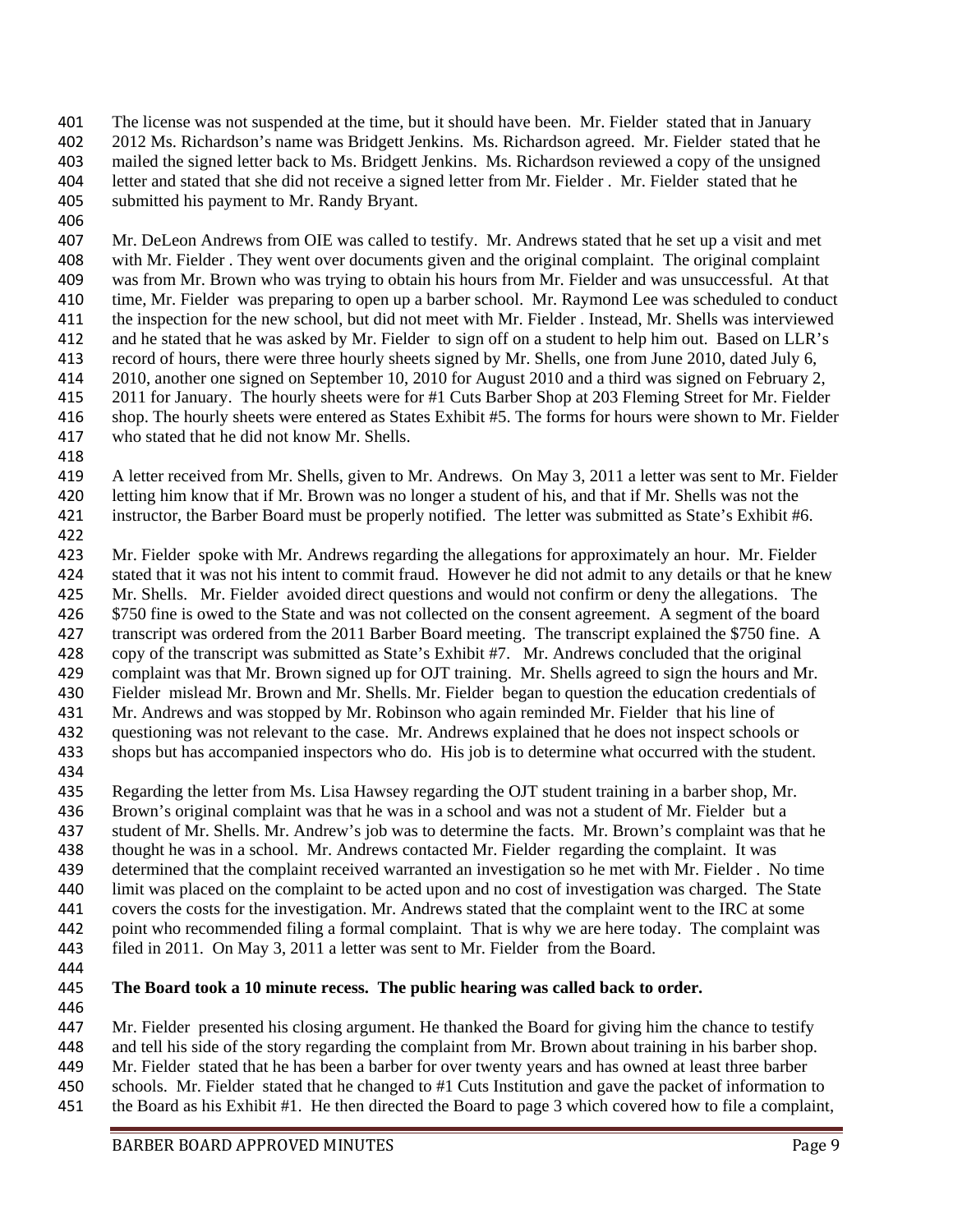the process of investigation and that an investigation would be completed within 60 to 120 days. Page 3 is a letter from August 31, 2011 that he sent to the Board requesting to be placed on the agenda and he was denied an appearance. Mr. Fielder acknowledged that Mr. Shells never met the student and Mr. Fielder admitted he never formally met Mr. Shells. Mr. Fielder stated that he also met with Investigator Mr. Raymond Lee who asked him for a statement which was later sent to Mr. Andrews. Mr. Fielder understands that there may have been some misunderstanding as to whether or not his shop was a school or not, but that he did have a certificate of existence from the Secretary of State for training. Mr. Fielder stated that he did not gain any money that was not due to him, and that he was still owed money from his training related to Mr. Brown. When he met with Mr. Brown, Mr. Fielder stated that he mentioned to him that he could become a barber, but never mentioned he was in a school. Mr. Fielder stated that he has known Mr. Shells for years and that when there was an over flow of students, Mr. Shells sent them to Mr. Fielder . Mr. Shells was listed as the second instructor as he was more qualified to deliver the theory and some practical at the time. Mr. Fielder stated that he never asked Mr. Shells to do anything that was not right in the profession.

 Mr. Fielder stated he wrote the brochure showing hours as 1920 hours for OJT training and that he represented the institute as a barber shop not a school. Mr. Fielder stated that he belongs to the Barber Association and was given a Barber of the Year award and he is aware of the rules regarding a school versus a barber shop. Regarding Mr. Browns hours, Mr. Fielder stated that he trained Mr. Brown on Monday, Wednesday and Fridays and that Mr. Brown had to go to physical treatment on Tuesdays and Thursdays. To gain hands-on experience, he took the students to Whitten Center for the Retarded and to other areas that needed barber services, but were deficient in funds. He provided the services to get the students the practical training. There was no problem with the theory training either and the book was covered and read within six months. Mr. Fielder stated that he altered his schedule to accommodate the students when it came to giving them the proper training. Mr. Fielder feels that Mr. Brown could take 477 the examination now and pass it since Mr. Brown received ample training.

 Mr. Fielder was cross examined by Ms. Shealy. Mr. Fielder stated that the OJT hours were signed by Mr. Shells and were sent to the Board for Mr. Brown. Mr. Shells was his assistant and his secondary instructor. The Board let Mr. Fielder know that there are no secondary instructors required for OJT's and that Mr. Shells did not do the instruction. Mr. Fielder stated that he did the theory and Mr. Shells would do the practical part. Mr. Fielder was reminded that Mr. Shells did not testify that he was a secondary instructor for Mr. Fielder , but that Mr. Shells did not train anyone. Mr. Fielder stated that he and Mr. Shells have a contract to work together. Mr. Fielder stated that he introduced Mr. Brown to vocational rehabilitation and Mr. Brown was rejected because the training he received was for OJT. 

 Mr. Fielder stated that no vocational rehab money was received by him and he did not cash any funds from vocational rehab. Mr. Fielder stated that Mr. Shells signed hours for Mr. Brown and that he would have to see the forms to know if he also signed for the hours. Ms. Shealy rested the case for the State.

 Mr. Robinson asked Mr. Fielder for the proper address for #1 Cuts Barber Shop. Mr. Fielder stated that the shop was currently closed but that the street address was 203 – C Fleming Street, Laurens, SC 29360. Mr. Fielder stated that Mr. Shells was not employed at the shop. Mr. Robinson asked the question again, was Mr. Shells employed at the address given, Mr. Fielder replied, yes. Mr. Barnes asked Mr. Fielder , how could Mr. Shells sign off on the hours when he never saw the student? Mr. Fielder stated that he had an arrangement with Mr. Shells that he would be at one location and Mr. Fielder would go to that site to provide instruction. Mr. Robinson asked Mr. Fielder if he had proof of having paid the \$750 fine. Mr. Fielder stated that he paid \$440 and that money was sent to Mr. Randy Bryant. Mr. Fielder provided a screen shot from RELAES showing some fees paid. Apparently the \$300 paid was for a school application and not a fine. Ms. Richardson let Mr. Fielder know that fees are not refundable and he did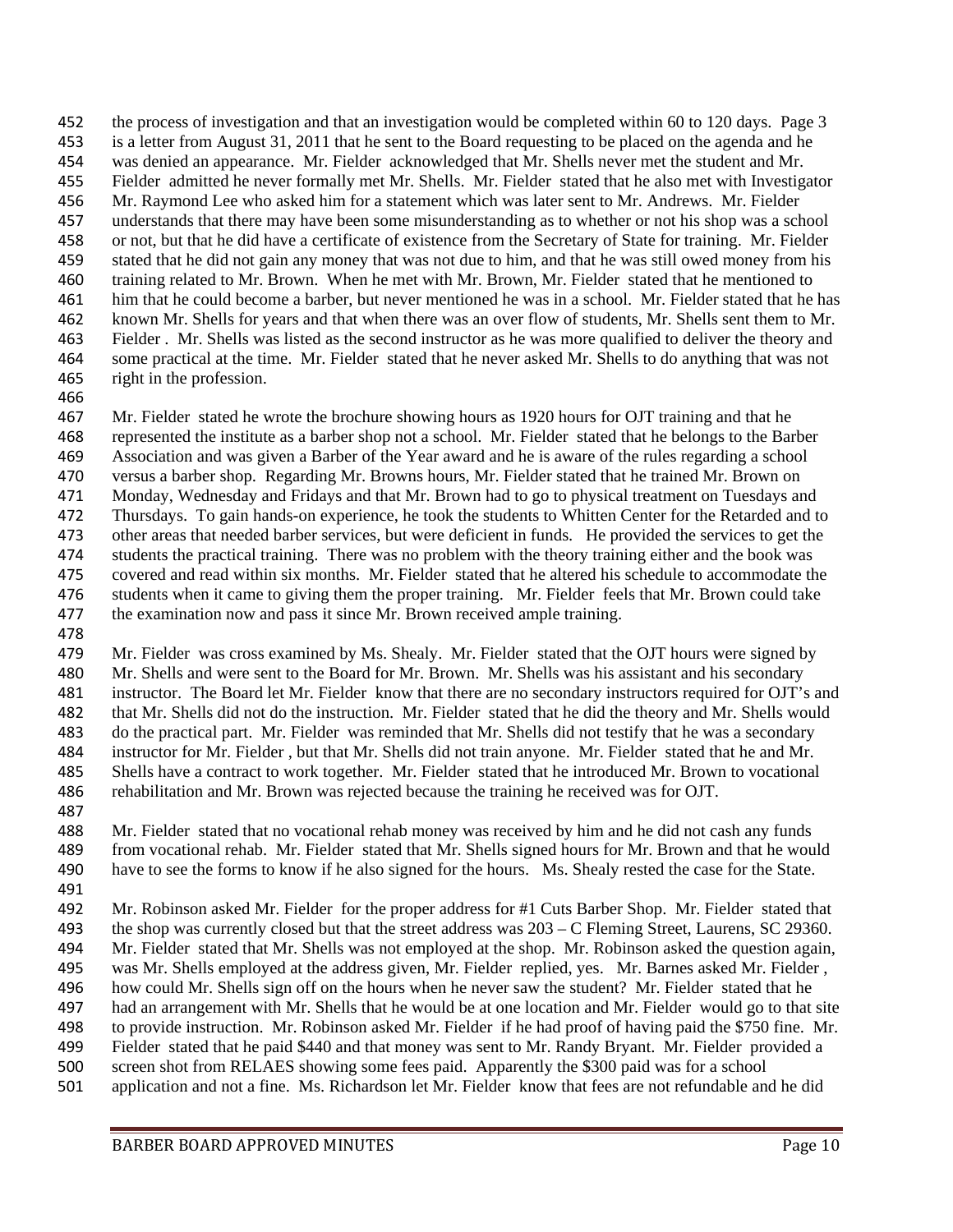| 502<br>503 | not make any request to anyone to transfer funds over for any other purpose. The school was never<br>opened. Further discussion ensued. Mr. Fielder was dismissed. |
|------------|--------------------------------------------------------------------------------------------------------------------------------------------------------------------|
| 504        |                                                                                                                                                                    |
| 505<br>506 | Ms. Shealy presented her closing argument. Mr. Fielder presented his closing argument.                                                                             |
| 507        | <b>Motion:</b>                                                                                                                                                     |
| 508        | Ms. Patton made a motion to go into executive session for legal advice. Mr. Evans seconded the motion,                                                             |
| 509<br>510 | which carried unanimously.                                                                                                                                         |
| 511        | <b>Motion:</b>                                                                                                                                                     |
| 512        | Ms. Patton made a motion to return to public session. Mr. Evans seconded the motion, which carried                                                                 |
| 513<br>514 | unanimously.                                                                                                                                                       |
| 515        | While in executive session, no motions were made or votes taken.                                                                                                   |
| 516<br>517 | Mr. Fielder left the session and did not return for the final verdict.                                                                                             |
| 518        |                                                                                                                                                                    |
| 519        | <b>Motion:</b>                                                                                                                                                     |
| 520        | Ms. Evans made a motion that the State has proven it's case and the respondent has been found not to be                                                            |
| 521        | in compliance with the order which includes the \$750 fine. A \$2,500 fine is required and the instructor's                                                        |
| 522        | license is suspended for ten (10) years. Ms. Patton seconded the motion, which carried unanimously.                                                                |
| 523        |                                                                                                                                                                    |
| 524        | Mr. Robinson apologized to Mr. Brown.                                                                                                                              |
| 525        |                                                                                                                                                                    |
| 526        | <b>Discussion – there was none.</b>                                                                                                                                |
| 527        |                                                                                                                                                                    |
| 528        | <b>Board Member Reports - there were none.</b>                                                                                                                     |
| 529        |                                                                                                                                                                    |
| 530        | <b>Public Comments</b>                                                                                                                                             |
| 531        | Ms. Eleanor Glover asked the Board to reconsider approving the Student Enrollment form.                                                                            |
| 532<br>533 | <b>Adjournment</b>                                                                                                                                                 |
| 534        |                                                                                                                                                                    |
| 535        | <b>Motion:</b>                                                                                                                                                     |
| 536        | Mr. Evans made a motion to adjourn. Ms. Patton seconded the motion, which carried unanimously.                                                                     |
| 537        |                                                                                                                                                                    |
| 538        | The meeting ended at $4:15$ p.m.                                                                                                                                   |
| 539        |                                                                                                                                                                    |
| 540        |                                                                                                                                                                    |
| 541        | The next meeting of the S.C. Board of Barber Examiners is scheduled for October 14, 2013.                                                                          |
| 542        |                                                                                                                                                                    |
| 543        |                                                                                                                                                                    |
| 544        |                                                                                                                                                                    |
| 545        |                                                                                                                                                                    |
| 546        |                                                                                                                                                                    |
| 547        |                                                                                                                                                                    |